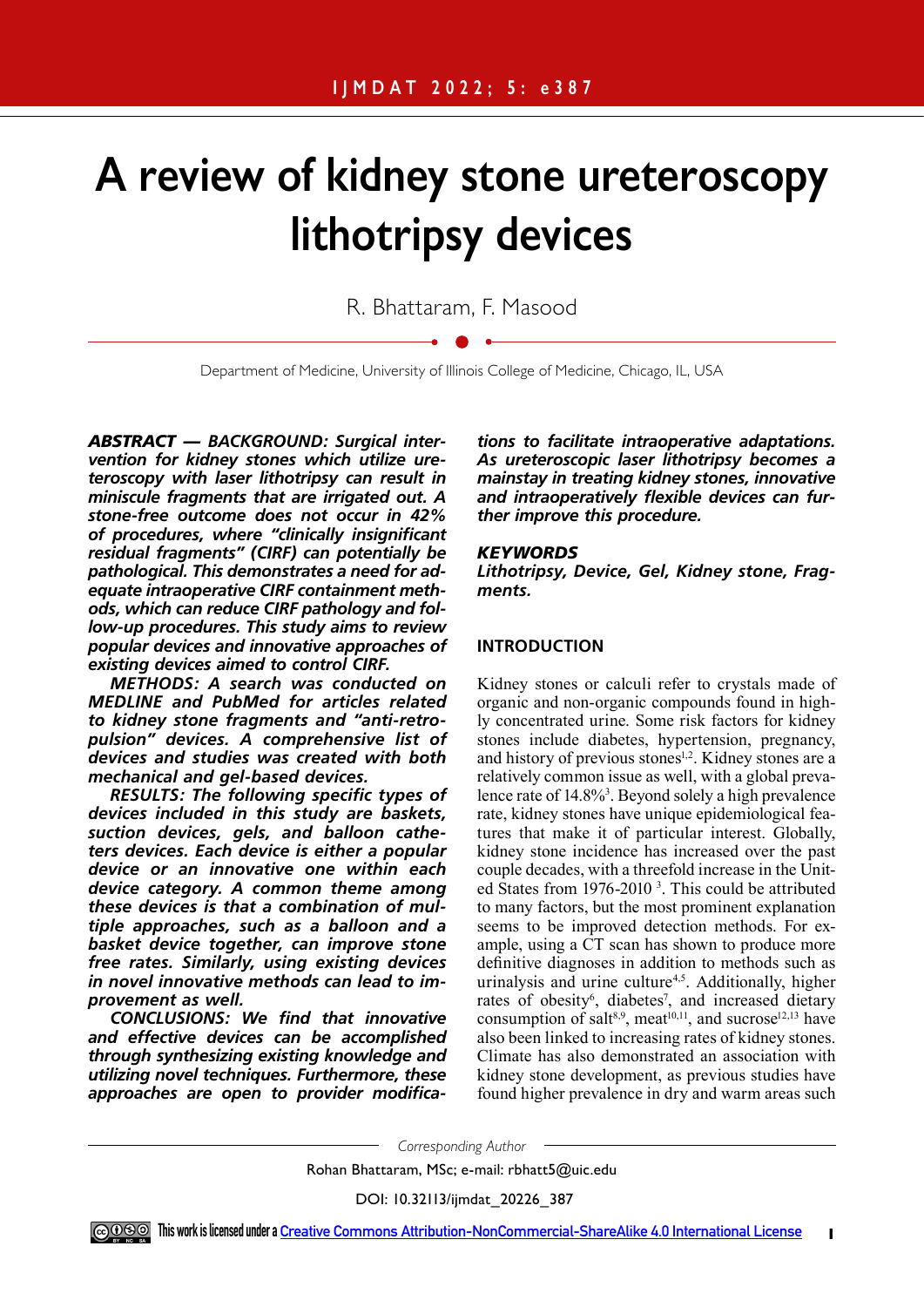as the Southern and Southeastern US<sup>14,15</sup>. With rising epidemiological concern of kidney stones comes an increased financial burden, as kidney stones comprised \$2.1 billion in healthcare expenditures in the year 2000, a 50% increase since 199416. Even with inpatient expenditures declining in that same peri $od<sup>16</sup>$ , the rising healthcare costs of kidney stones further indicate the need for effective and economically efficient interventions.

## **Kidney Stone Treatment and Fragments**

Currently, kidney stones are either treated medically or surgically. Medical treatment includes prevention methods such as reducing dietary sodium content, increasing water consumption, and potentially using medications such as citrate supplementation, thiazide diuretics, and allopurinol<sup>5</sup>. Resulting from surgical intervention, clinically insignificant residual fragments (CIRF) of the original stone are a potentially serious complication that can lead to multiple downstream issues<sup>17,18</sup>.

CIRF presents numerous further complications that can have a serious impact on patient recovery and lifestyle post-lithotripsy. Normally left behind in the body to be cleared naturally, calling these stone fragments "clinically insignificant" has become a misnomer over time19,20. The kidney only clears about one-third of all CIRF post lithotripsy<sup>21</sup>, leaving behind numerous, potentially pathologic stone fragments. CIRF can cause urinary obstruction, persistent infection, and initiate stone reformation and require further surgical intervention to ensure adequate removal<sup>22</sup>. CIRF have been defined as less than  $\overline{4}$  mm, but Iremashvili et al<sup>17</sup> found stone fragment pathology with fragments as small as 2 mm while Emmott et al<sup>23</sup> found stone fragment pathology independent of fragment size. The deleterious effects and complicated nature of residual stone fragments require appropriate intraoperative containment to prevent further complications and correctional intervention. To fulfill this need, many devices have been developed to prevent CIRF migration through various mechanisms. We review commonly used and novel devices aimed at controlling CIRF and other relevant intraoperative variables.

## **METHODS**

A search for articles related to kidney stone fragments and lithotripsy devices was conducted on PubMed and MEDLINE. Search terms included "kidney stone fragments", "stone fragment migration", "kidney stone baskets", "kidney stone fragment balloons", "kidney stone suction devices", "kidney stone fragment gel", and "kidney stone guide wire". Titles and

abstracts were first assessed for relevance, and then full text articles were as well. A cohesive list of commonly used and novel devices was determined from search results. These include both mechanical and gel-based devices.

The following types of stone containment devices will be reviewed: baskets, suction devices, gels, balloon catheters devices, and guide wire devices.

#### **RESULTS/DEVICES**

#### **Stone baskets Ncircle**®

Ncircle® (Cook Medical, Bloomington, IN, USA) is the first nitinol-based basket removal device (Cook), as previous devices were made of stainless steel. The tipless version of Ncircle® has a 2.4 French (F) sheath four-wire basket with Delta wire® technology (cook-pdf). The tipless design minimizes trauma and bleeding while the Delta wire® design increases flexibility to work on a variety of stone sizes. This design captures large stone fragments and secures them as they are pulled out of the ureter. Hausmann et al24 found that surgeons who used the Ncircle® and many other commonly used basket devices *in vitro* were unable to grasp sand grains (kidney stone fragment substitute) in a kidney model. While baskets were designed to secure large fragments for removal, the advent of holmium: YAG lasers in lithotripsy can deliver more powerful forces to stones, leading to smaller fragments that are inaccessible to basket devices. From an intraoperative perspective, a 2004 clinical trial <sup>25</sup> investigated the stone capture rate and time for Ncircle and other similar tipless basket devices, where it was found other devices performed better than the Ncircle®. For 2 mm fragments, the Halo (14 +/- 9 seconds) and Vantage (19 +/- 12 seconds) were significantly faster at fragment removal than the Ncircle (73 +/- 60 seconds,  $p = 0.006$ ). Similarly, the Halo was superior to other basket devices for 5 mm fragments and the Microvasive Zerotip was the fastest for 8 mm fragments.

### **Peralta Stone Extraction System**

The Peralta Stone Extraction System is a novel device which combines a nitinol wire stone basket and 5 mm diameter balloon to enhance stone fragment extraction. The catheter is 3 F wide while the balloon is 30 mm in length and can be inflated with up to 1.25 cc to a pressure of 1 atm<sup>26</sup>. This device has an identical stone removal mechanism as conventional basket devices, but the addition of a balloon to dilate the ureter further aims to facilitate stone removal and reduce intraoperative time. Preoperative studies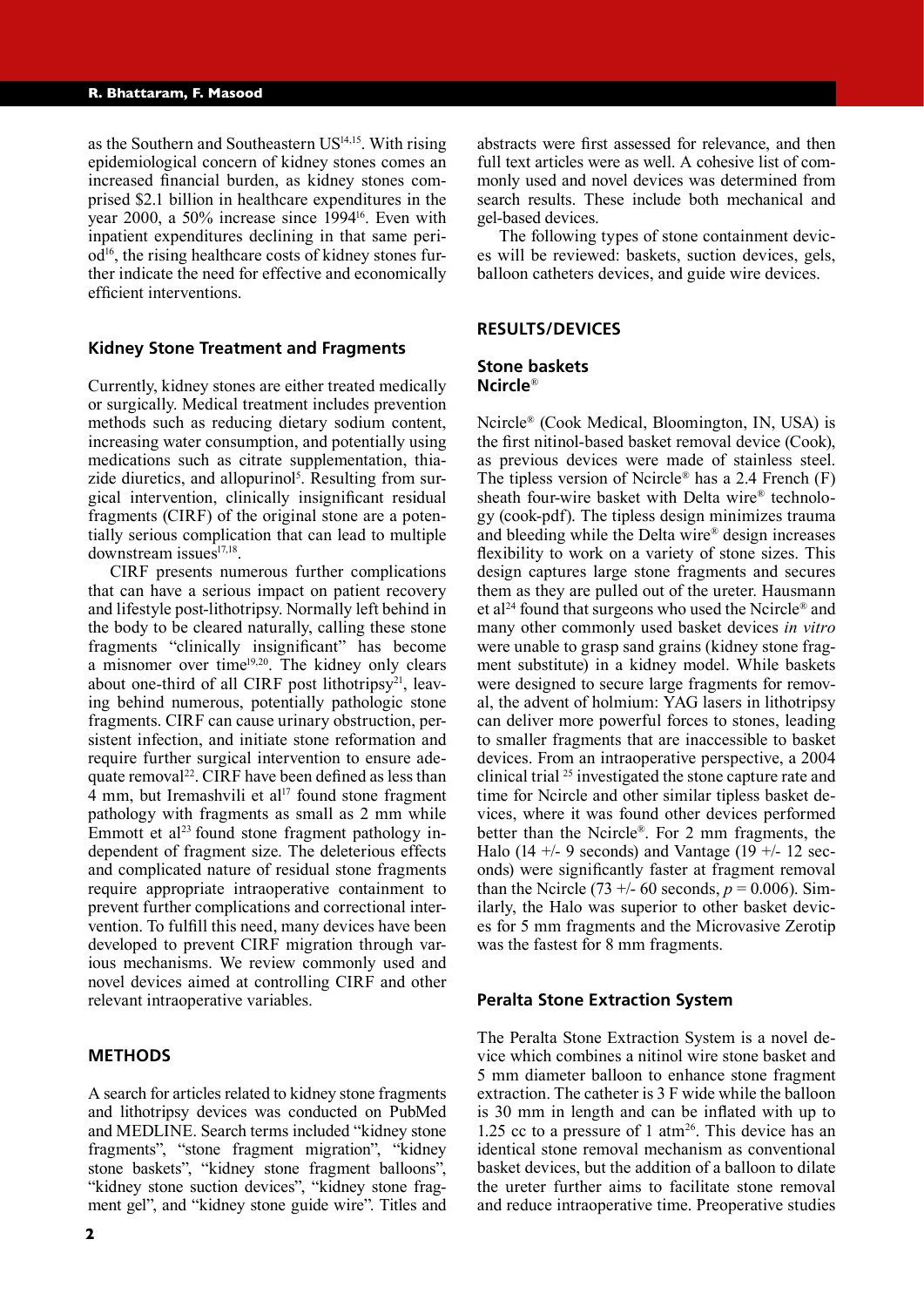demonstrated reduced extraction force and no significant trauma26. Because of its ability to dilate the ureter, it is proposed that small to medium size stone fragment removal is facilitated through regular irrigation, while the basket removal mechanism will benefit from the increased ureteral diameter to remove large fragments.

## **Suction devices Lithovac**®

The Lithovac® (EMS Urology, Nyon, Switzerland) was developed to create a consistent suction force during lithotripsy, particularly in conjunction with the Lithoclast® probe that was already in use. The Lithovac<sup>®</sup> is a probe either 1.6, 3.5, or 4.0 mm in diameter through which the Lithoclast® probe can be inserted, and a suction force is generated which can be controlled by a valve. The aim of the Lithovac® mechanism is to avoid stone migration and control stone fragment direction during lithotripsy. *In vitro*  studies found 3.5 mm (10.5 F) and 4.0 mm (12 F) diameter probes to have "excellent" aspiration, and with the Lithoclast<sup>®</sup>, had the largest passable fragment of only 1.3 mm and 1.5 mm27. *In vivo*, this combination had a robust finding of 100% stone free rates in ureter and bladder stones with 0% residual fragments. However, this study was conducted in the context of percutaneous lithotripsy. Delveccio et al<sup>28</sup> assessed the Lithovac®/Lithoclast® combination with laser lithotripsy, and found that although demonstrating similar stone free rates, this approach would require additional procedures and repeated ureteral entry for basket fragment removal, greatly increasing ureteral trauma. Furthermore, the role of suction in laser lithotripsy is further complicated by a small working space as the ureteroscope and suction device simultaneously in the ureter and can obstruct a natural pathway for fragment expulsion<sup>29</sup>.

# **Lithassist**®

Lithassist® (Cook Medical, Bloomington, IN, USA) is a combination of a holmium: YAG laser along with a suction device. This device aims to reduce the number of devices crowding the ureteral space which can allow for facilitated passage of stone fragments through consistent irrigation. A 11.6 F diameter outer catheter houses a 5 F internal canal for the laser, so the outer portion can provide suction of fluid and stone fragments. Okhunov et al<sup>30</sup> compared Lithassist to the Swiss Lithoclast® Ultra (SLU), a device combining ultrasound fragmentation technology with suction. Okhunov et  $a^{130}$  discovered that for soft stones the SLU device was superior for disintegration levels of "2mm (2.83±0.41 *vs.*

4.15±0.70 minutes, *p*=0.049), complete disintegration (3.18±0.20 *vs.* 6.40±1.95 minutes, *p*=0.038), and complete removal (3.30±0.22 *vs.* 8.82±1.05 minutes, *p*=0.001)". However, SLU could not disintegrate hard stones, while LA could, with a "mean time for first disintegration, disintegration to 2mm, complete disintegration, and complete removal was 3.60±1.36, 7.25±3.33, 7.54±2.94, and 8.64±2.78 minutes, respectively"30.

## **Gel Backstop™**

A reverse thermosensitive water-soluble polymer, Backstop™ (Boston Scientific Corp., Marlborough, MA, USA) aims to prevent stone fragment migration during lithotripsy by temporarily obstructing the ureter. Dispensed with either a 3 F or 5 F catheter, Backstop™ is a liquid below temperatures of  $16^{\circ}$ C and solidifies at body temperature<sup>31</sup>. Due to being inserted immediately proximal to the stone, Backstop™ is compatible with lasers or other ureteral probes. This gel aims to absorb stone fragments and contain them while saline irrigation dissolves it for removal. A randomized controlled trial found the group assigned to Backstop™ significantly reduced stone retropulsion but did not improve stone free rate at all $31$ .

## **Biocompatible Adhesive**

Building upon the foundation and parameters of using a gel to prevent stone fragment migration, a novel adhesive device has recently been developed. Using a flexible ureteroscope, the adhesive will attach stone fragments and still be small enough to be removed without changing the state of matter of the adhesive. Hausmann et  $al<sup>24</sup>$  tested a bioadhesive adhesive *in vitro* by assessing the gel's ability to contain sand grains which it unfortunately was not significantly better than a normal basket approach. However, further development of this device, especially in contrast to the Backstop™, could yield promising results.

## **Balloon Passport**®

A simple combination of a non-compliant balloon and a catheter, the Passport® (Boston Scientific Corp., Marlborough, MA, USA) device aims to dilate the ureter to prevent stone retropulsion. A 3 F wide catheter, Passport® is also coated with Hydroplus®, a polymer, which prevents friction against the ureteral wall and can support inflation up to 8.5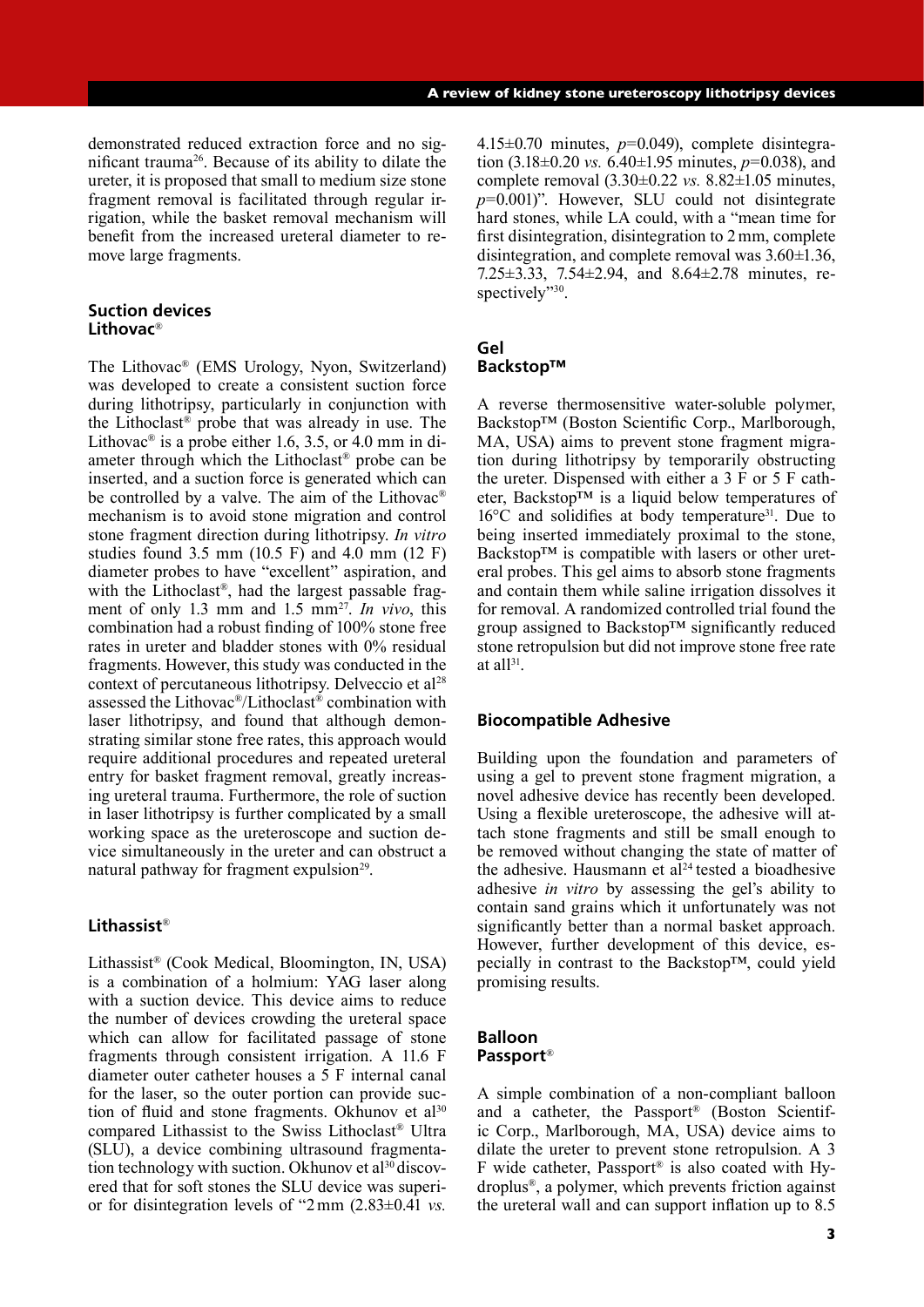ATM of pressure<sup>32</sup>. Expanding proximal to the targeted calculi, this device allows for stone fragment and irrigation control by blocking backward flow. An early study of 42 patients into the effectiveness of Passport<sup>®</sup> by Dretler<sup>33</sup> found 29 had the balloon successfully placed behind the kidney stone, of which 26 were stone free after one treatment. Dretler <sup>33</sup> also argues for the cost efficiency of this device, as it is relatively inexpensive and saves costs on repeat procedures. With a lack of serious complications, the Passport® emerged as a worthy device to control stone fragments. However, its use is limited by the size of the ureter: a ureteral diameter larger than 12 F (the maximum diameter of the balloon) allowed stone fragments to flow proximally, around the balloon. This would reintroduce the complications of CIRF, establishing Passport® as a potential solution in a small subset of patients.

#### **Uromax Ultra**®

Building upon the basic model of a balloon catheter to prevent kidney stone retropulsion, the Uromax Ultra® (Boston Scientific Corp., Marlborough, MA, USA) has a few unique features that establish it as an innovative balloon device. It can inflate up to a pressure of 20 ATM, contains radiopaque bands to facilitate visualization under fluoroscopy, and a kink resistant shaft with a tapered distal end which eases passage through tight, tortuous ureters 34. While an improved balloon dilation mechanism seems to only add on to merits of earlier devices such as the Passport®, it must be understood that there are serious side effects associated with balloon use in ureteroscopic lithotripsy. Chang et  $al<sup>35</sup>$  looked specifically at Uromax Ultra® use in laser lithotripsy to assess its relationship with acute kidney injury and renal tubular damage, where they found a strong association with Uromax Ultra<sup>®</sup> use. As lithotripsy procedures head towards an outpatient setting, side effects such as acute kidney injury and renal tubular damage would require further inpatient admission and monitoring. That not only negates the cost effectiveness of balloon catheters due to further hospitalization costs but can also cause adverse effects for patients with previous kidney damage.

## **Guide Wire Stone Cone**®

The Stone Cone® is a coil-like device that prevents stone retropulsion by securing the stone distal to the laser during fragmentation. It can also facilitate stone fragment removal by grasping fragments from behind as they are pulled out. Made of nitinol like guide wire material, this device uses a guide

the already limited ureter. Shelbaia et al<sup>36</sup> looked at 119 patients to assess the effectiveness of the Stone Cone®, demonstrating that the group that had the Stone Cone® used during their lithotripsy procedure had a higher success rate and fewer adverse effects. However, this study was conducted in the context of pneumatic lithotripsy, which is key to realize in assessing Stone Cone® effectiveness. Due to being available for a long time and studied under various contexts, the Stone Cone® has a strong reputation due to compatibility with various types of lithotripsy procedures. Allameh et al<sup>37</sup> looked at Stone Cone® effectiveness in laser lithotripsy procedures, where they found it to have a 55% stone free rate, which was the lowest compared to holmium laser dusting and a stone retrieval basket. It was also found that sans the laser group, the stone basket and Stone Cone® basket had no significant differences. Although a valid option for stone fragment containment in procedures with large stone fragments, laser lithotripsy creates miniscule fragments for which the Stone Cone® is not the most prominent option.

wire approach to control stone retropulsion and remove fragments without taking up further space in

## **Guidewire-Coil method**

A novel method to utilize guidewires to control stone fragmentation is the "Guidewire-Coil" approach developed by Dreger et al <sup>38</sup>. In patients undergoing laser lithotripsy, a hydrophilic guidewire with a nitinol core and angled tip was advanced up the ureter and after reaching the renal pelvis was "looped" to turn back into the ureter<sup>38</sup>. The goal of this approach was to prevent stone retropulsion and control fragments. Stone free rate, although not statistically significant, was higher in the "Guidewire-Coil" group, while stone migration was significantly reduced. Although this method was not able to significantly affect stone free rate, it is a simple and safe method that does not require new devices but rather the creative use of existing tools. Further randomized trials are needed to confirm the safety and efficacy of this method.

## **DISCUSSION**

As current devices continue to improve patient outcomes and provide a wide variety of options for stone fragment containment, it is important to better understand the underlying need for future innovation. Sen et al<sup>39</sup> conducted a study comparing the effectiveness of Stone Cone™, Percsys® Accordion™ (a type of guide wire device), and a lidocaine jelly (a gel-based approach). Prospectively reviewing 100 patients who had undergone ureteroscopic lithotripsy, the researchers found that the Stone Cone™ and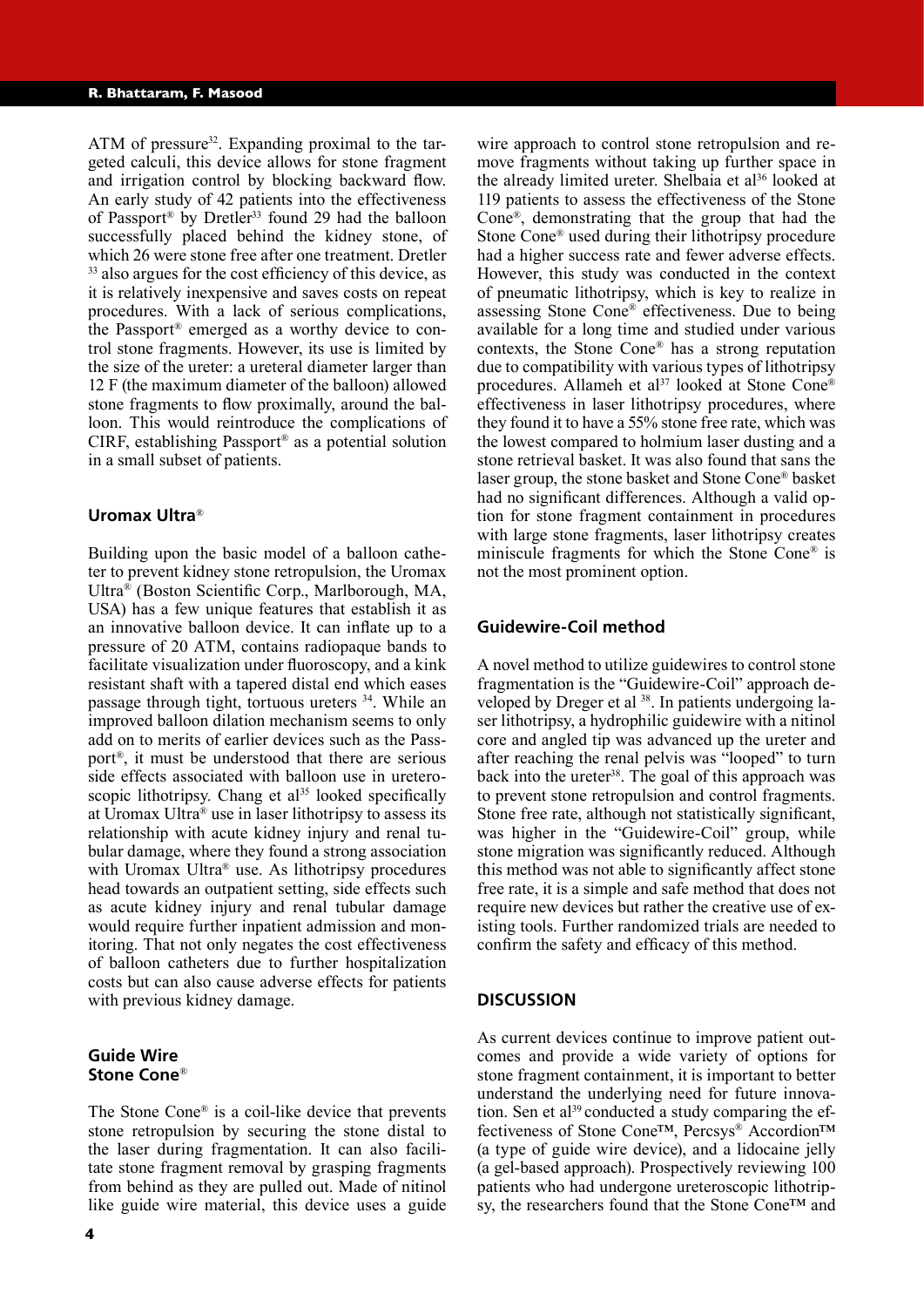Accordion™ were significantly more effective than no device or the lidocaine jelly. This study establishes that lithotripsy devices can be similarly effective and will always be more effective than not using any device. Additionally, both are guide wire devices, which offer the greatest degree of ease and operational space within the ureter compared to other, potentially bulkier devices. Ahmed et  $al^{40}$  in a systematic review also found that the devices assessed had no differences in stone retropulsion but were significantly different in other aspects such as device insertion and use. These studies suggest that any lithotripsy device is equally effective, and the use of any type can provide a significantly improved stone free rate. Rather than comparing devices, it is important to adapt uses as per the type of operation and the patient undergoing the procedure. Uretersoscopy is one type of lithotripsy, and other types require the use of the devices discussed above. Furthermore, it seems that the future of stone fragment control devices lies not in improving individual devices but combining useful aspects of multiple devices to create a "hybrid" model. With co-morbid, obese, or pediatric patients, there are various mechanical and physiologic considerations that can complicate lithotripsy. Using effective existing technology and modifying it to fit the needs of such patients will lead to multiple types of use for a single device. Future device innovation can take direction from other types of devices for such use as well.

# **CONCLUSIONS**

While our assessment of lithotripsy devices is not exhaustive, we believe it to be a representative sample of a large proportion of the urological device market. As such, these trends represent an interesting trend that could represent a unique landscape in the future. Using and combining existing technologies and knowledge to create complex stone devices can be more effective than marginally improving upon individual devices. Additionally, this gives providers flexibility as devices are more familiar and can be customized upon encountering deviations in patient anatomy. Analyzing the differences in patient outcomes using innovative combination and method-based devices against conventionally used devices can provide a deeper level of understanding necessary for intraoperative decision making. Finally, as the device market heads into territories, maintaining other existing innovative standards such as the most updated lithotripsy laser technology can provide findings with stronger clinical relevance as well.

#### **Funding sources:**

No funding was received for this study.

#### **Conflict of Interest:**

The authors have no conflict of interest to declare.

#### **Acknowledgements:**

We thank Dr. Robert Jin-Hong Chang and Dr. Michael Young for their guidance and expertise.

#### **Availability of data and material:**

The information that is presented here is accessible through the PubMed database.

#### **AUTHORS CONTRIBUTIONS:**

Rohan Bhattaram- Paper concept creation, manuscript writing, manuscript editing

Faisal Masood- Paper concept creation, manuscript editing

#### **ORCID ID:**

Rohan Bhattaram - https://orcid.org/0000-0003- 0350-4223

Faisal Masood - https://orcid.org/0000-0001-9821- 4602

## References

- 1. Khan SR, Pearle MS, Robertson WG, Gambaro G, Canales BK, Doizi S, Traxer O, Tiselius HG. Kidney stones. Nat Rev Dis Primers 2016; 2: 16008. doi: 10.1038/nrdp.2016.8. PMID: 27188687: PMCID: PMC5685519.
- 2. Romero V, Akpinar H, Assimos DG. Kidney Stones: A Global Picture of Prevalence, Incidence, and Associated Risk Factors. Rev Urol 2010; 12: e86-e96.
- 3. Thongprayoon C, Krambeck AE, Rule AD. Determining the true burden of kidney stone disease. Nat Rev Nephrol 2020: 16: 736-746. doi: 10.1038/s41581-020-0320-7
- 4. Smith-Bindman R, Aubin C, Bailitz J, Bengiamin RN, Camargo CA Jr, Corbo J, Dean AJ, Goldstein RB, Griffey RT, Jay GD, Kang TL, Kriesel DR, Ma OJ, Mallin M, Manson W, Melnikow J, Miglioretti DL, Miller SK, Mills LD, Miner JR, Moghadassi M, Noble VE, Press GM, Stoller ML, Valencia VE, Wang J, Wang RC, Cummings SR. Ultrasonography versus computed tomography for suspected nephrolithiasis. N Engl J Med 2014; 371: 1100-10. doi: 10.1056/NEJMoa1404446. PMID: 25229916.
- 5. Fontenelle LF, Sarti TD. Kidney Stones: Treatment and Prevention. Am Fam Physician. 2019; 99: 490-496.
- 6. Taylor EN, Stampfer MJ, Curhan GC. Obesity, weight gain, and the risk of kidney stones. JAMA 2005; 293: 455-462. doi: 10.1001/jama.293.4.455
- 7. Taylor EN, Stampfer MJ, Curhan GC. Diabetes mellitus and the risk of nephrolithiasis. Kidney Int 2005; 68: 1230- 1235. doi:10.1111/j.1523-1755.2005. 00516.x
- 8. Sorensen MD, Kahn AJ, Reiner AP, Tseng TY, Shikany JM, Wallace RB, Chi T, Wactawski-Wende J, Jackson RD, O'Sullivan MJ, Sadetsky N, Stoller ML: WHI Working Group. Impact of nutritional factors on incident kidney stone formation: a report from the WHI OS. J Urol 2012; 187: 1645-1649. doi: 10.1016/j.juro.2011.12.077. Epub 2012 Mar 14. PMID: 22425103: PMCID: PMC4165387.
- 9. Muldowney FP, Freaney R, Moloney MF. Importance of dietary sodium in the hypercalciuria syndrome. Kidney Int 1982; 22: 292-296. doi: 10.1038/ki.1982.168